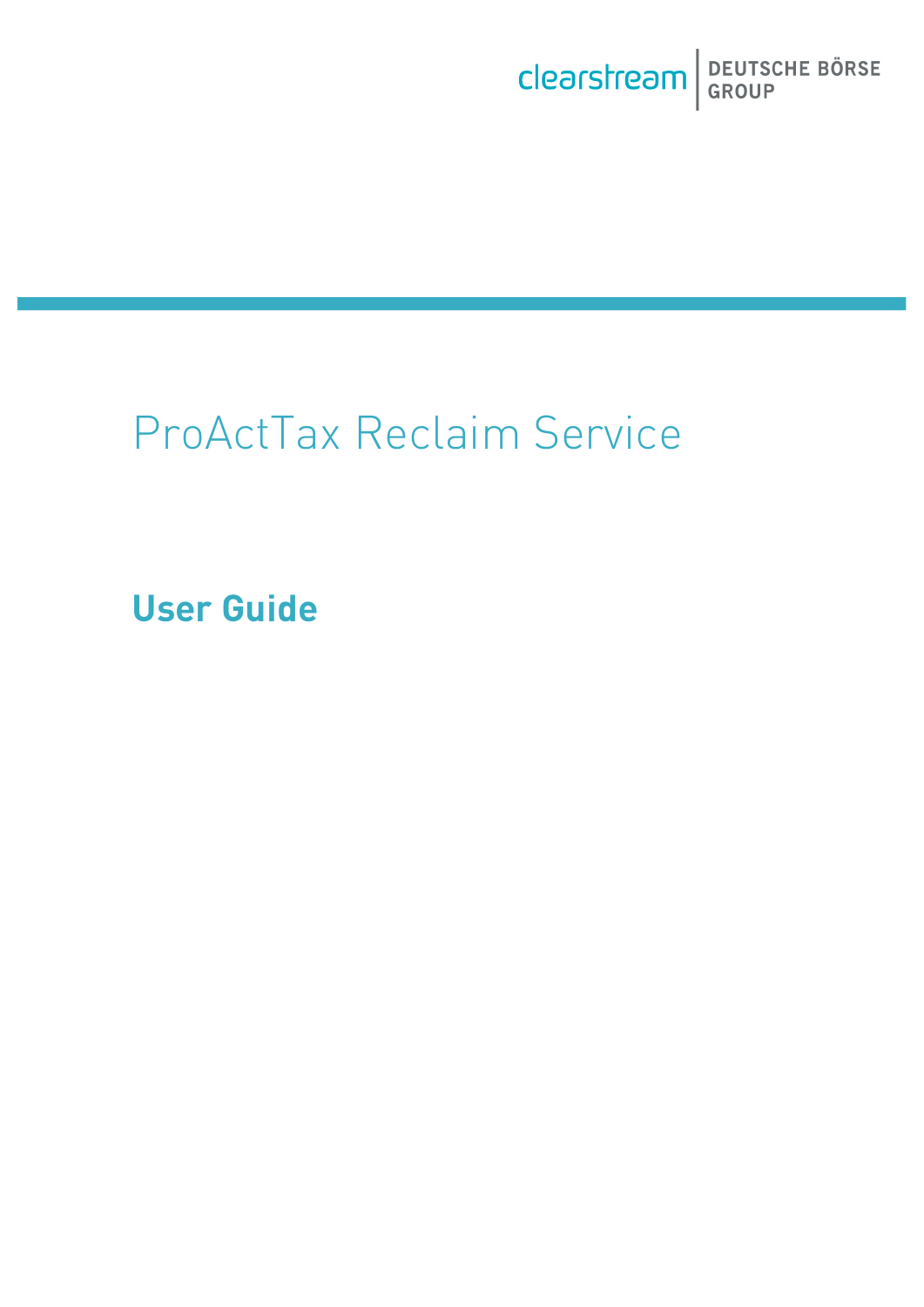## **ProActTax Reclaim Service User Guide**

Document number: 6271

Date: January 2021

Information in this document is subject to change without notice and does not represent a commitment on the part of Clearstream Banking, société anonyme (referred to hereinafter as Clearstream Banking Luxembourg or CBL), or any other entity belonging to Clearstream International, société anonyme. No part of this manual may be reproduced or transmitted in any form or by any means, electronic or mechanical, including photocopying and recording, for any purpose without the express written consent of Clearstream Banking Luxembourg.

© Copyright Clearstream International société anonyme (2021). All rights reserved.

Clearstream is a registered trademark of Clearstream International, société anonyme. Excel is either a registered trademark or trademark of Microsoft Corporation in the United States of America and/or other countries.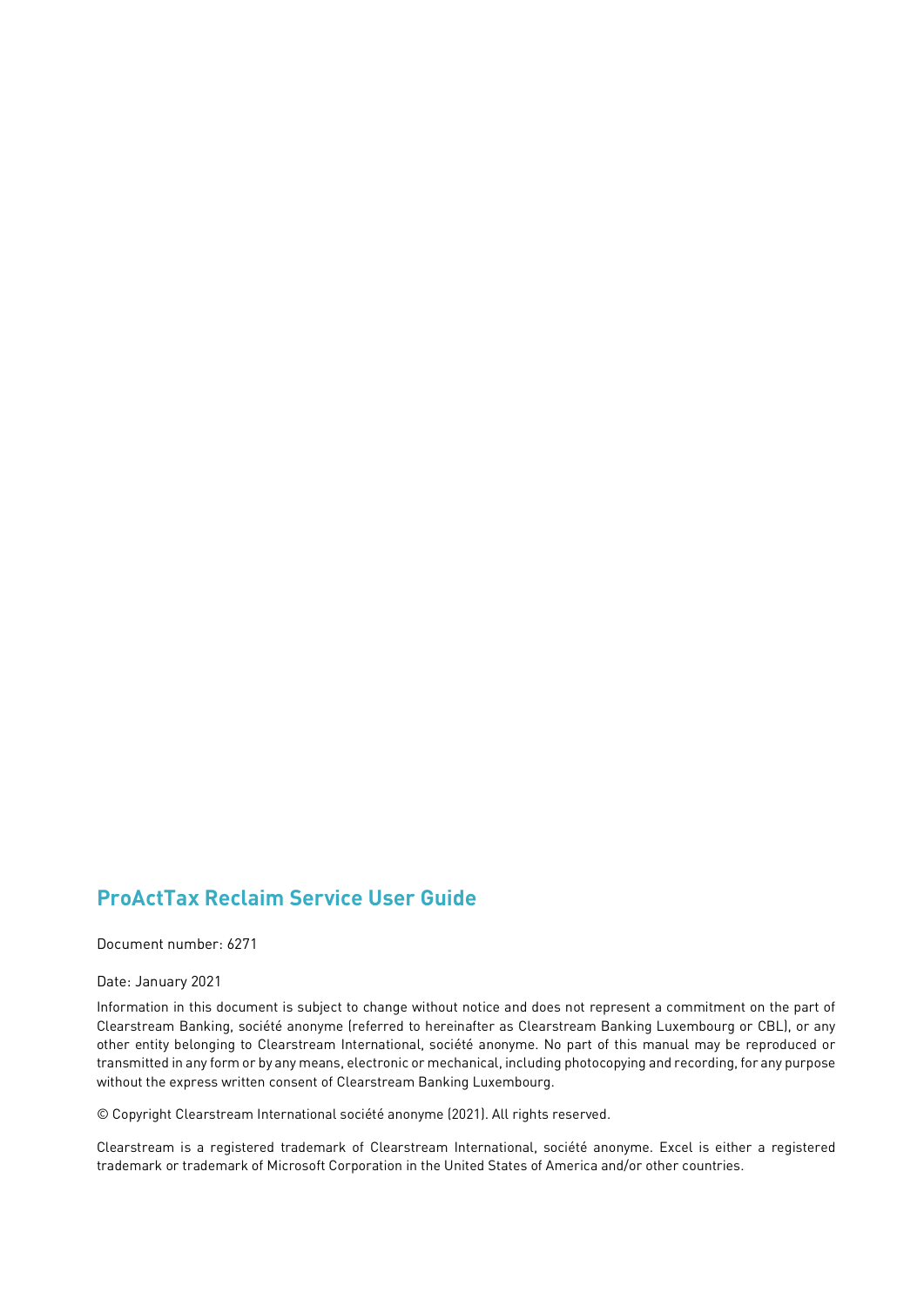## <span id="page-2-0"></span>**Foreword**

## <span id="page-2-1"></span>**About this Guide**

This User Guide explains the procedure for the ProActTax Reclaim Service (the "Service") offered by Clearstream Banking1 for its customers that hold securities qualifying for tax reclaim (the "Securities"), as defined in ["2. Definitions" on page 2\)](#page-7-0). It includes the qualifications and the procedure for using the Service.

## <span id="page-2-2"></span>**Who should read this Guide**

This Guide is provided for customers who want to subscribe to the Service and for operational professionals responsible for the reclaim of withholding tax.

### <span id="page-2-3"></span>**Other Clearstream Banking documentation**

Clearstream Banking provides information for reclaiming withholding tax for over 30 markets on its website at www.clearstream.com, under Market Coverage.

### <span id="page-2-4"></span>**Contents**

- ["1. Introduction" on page 1;](#page-6-0)
- ["2. Definitions" on page 2;](#page-7-0)
- ["3. Scope" on page 4;](#page-9-0)
- ["4. ProActTax Reclaim Service process" on page 6.](#page-11-0)

<sup>1.</sup> Clearstream Banking in this User Guide refers collectively to Clearstream Banking Frankfurt (CBF) and Clearstream Banking Luxembourg (CBL). CBF and CBL are Deutsche Börse Group companies.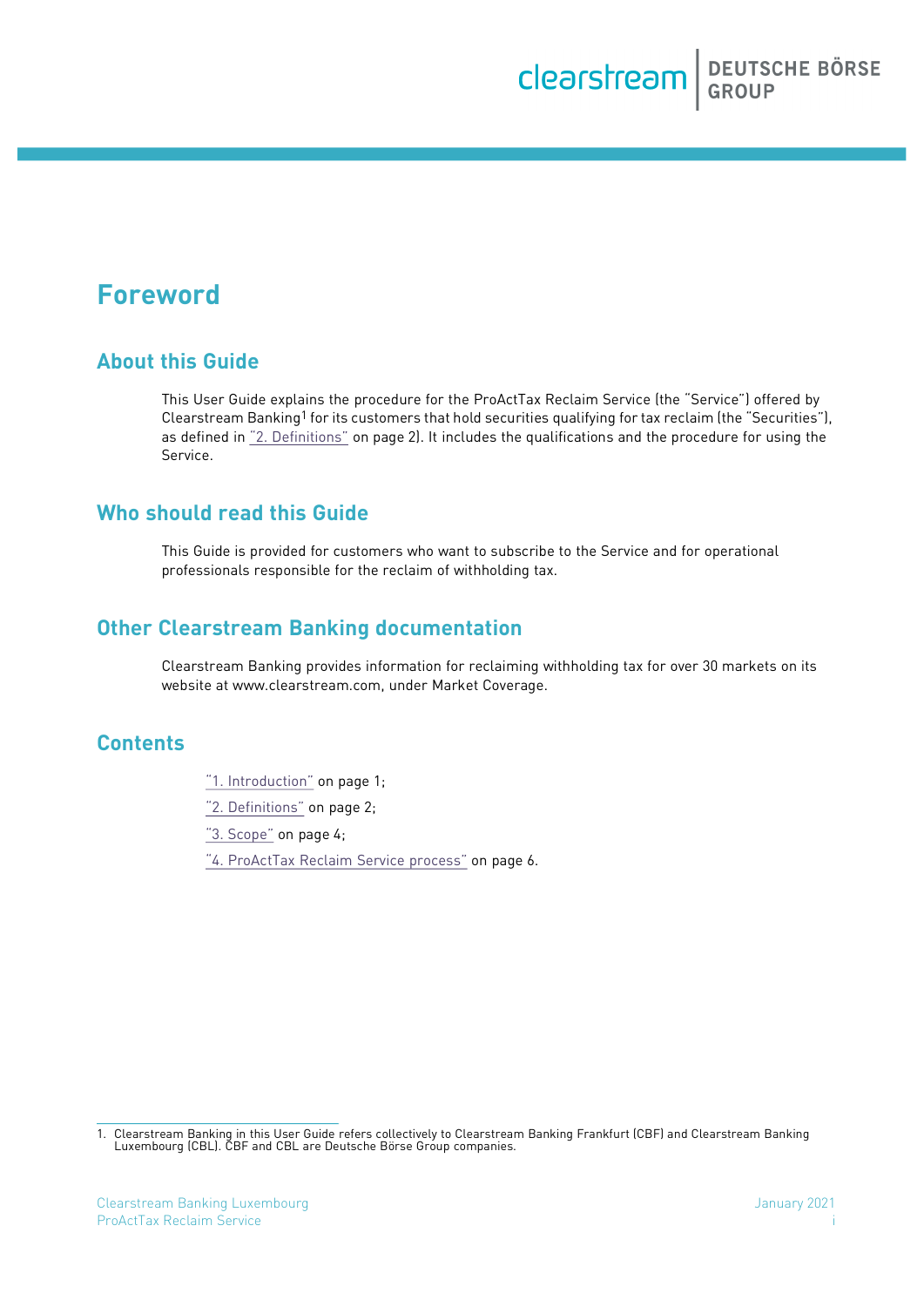This page has intentionally been left blank.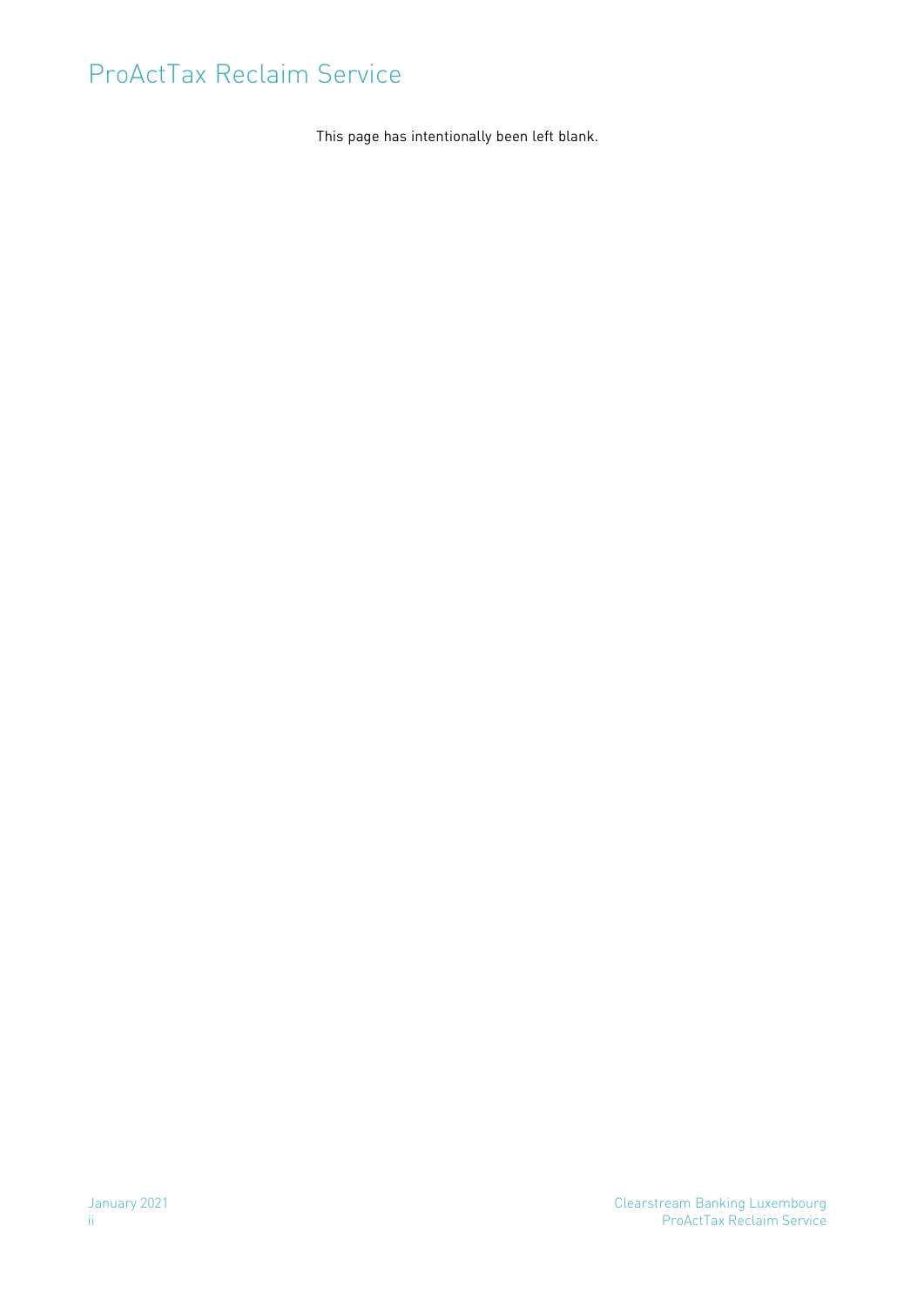Clearstream BEUTSCHE BÖRSE

## **Contents**

|  | T.             |
|--|----------------|
|  |                |
|  |                |
|  |                |
|  |                |
|  | $\overline{2}$ |
|  | 4              |
|  | 4              |
|  | 4              |
|  | 4              |
|  | 4              |
|  | 5              |
|  | 6              |
|  | 6              |
|  | 7              |
|  | 7              |
|  | 7              |
|  | 7              |
|  |                |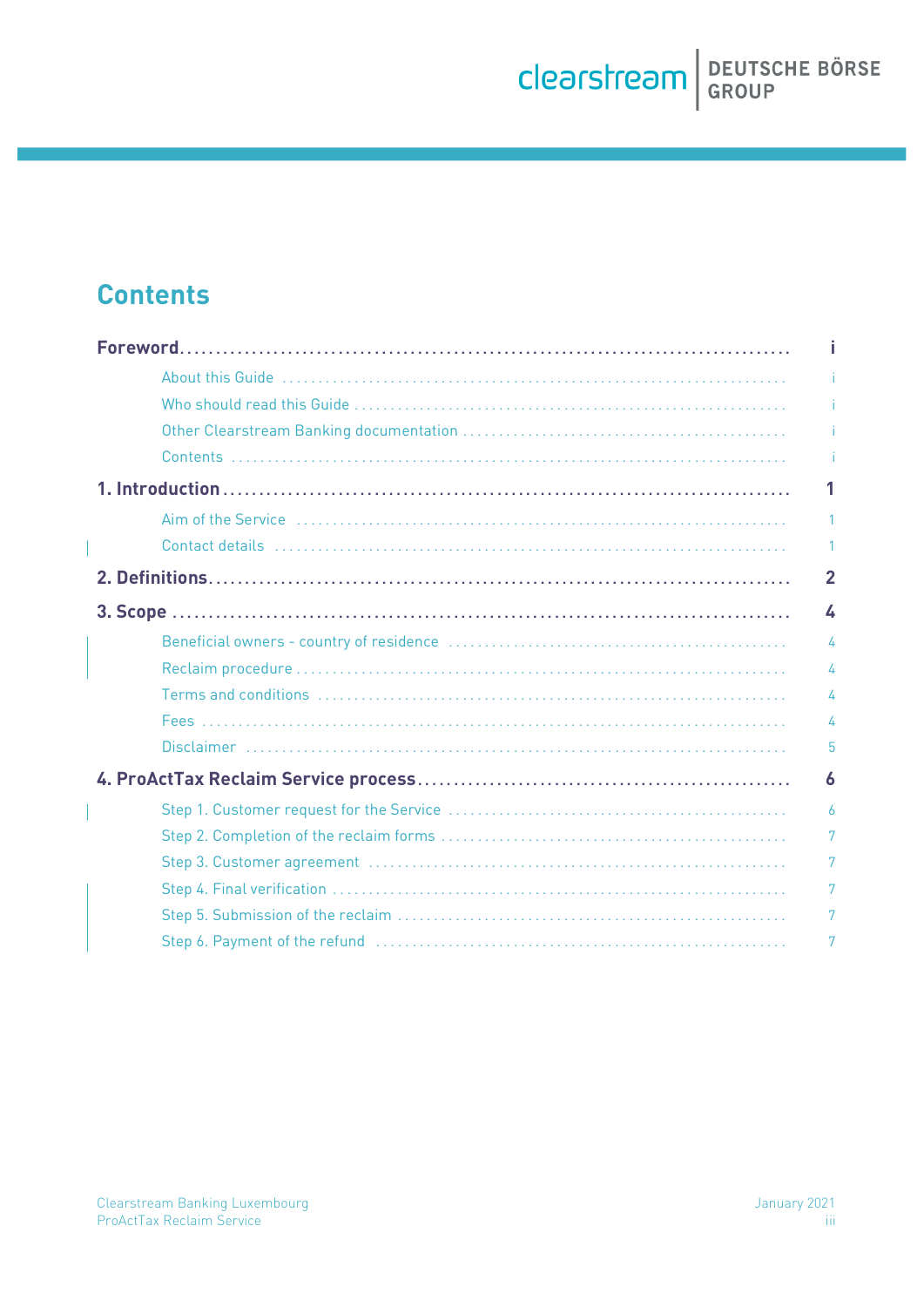This page has intentionally been left blank.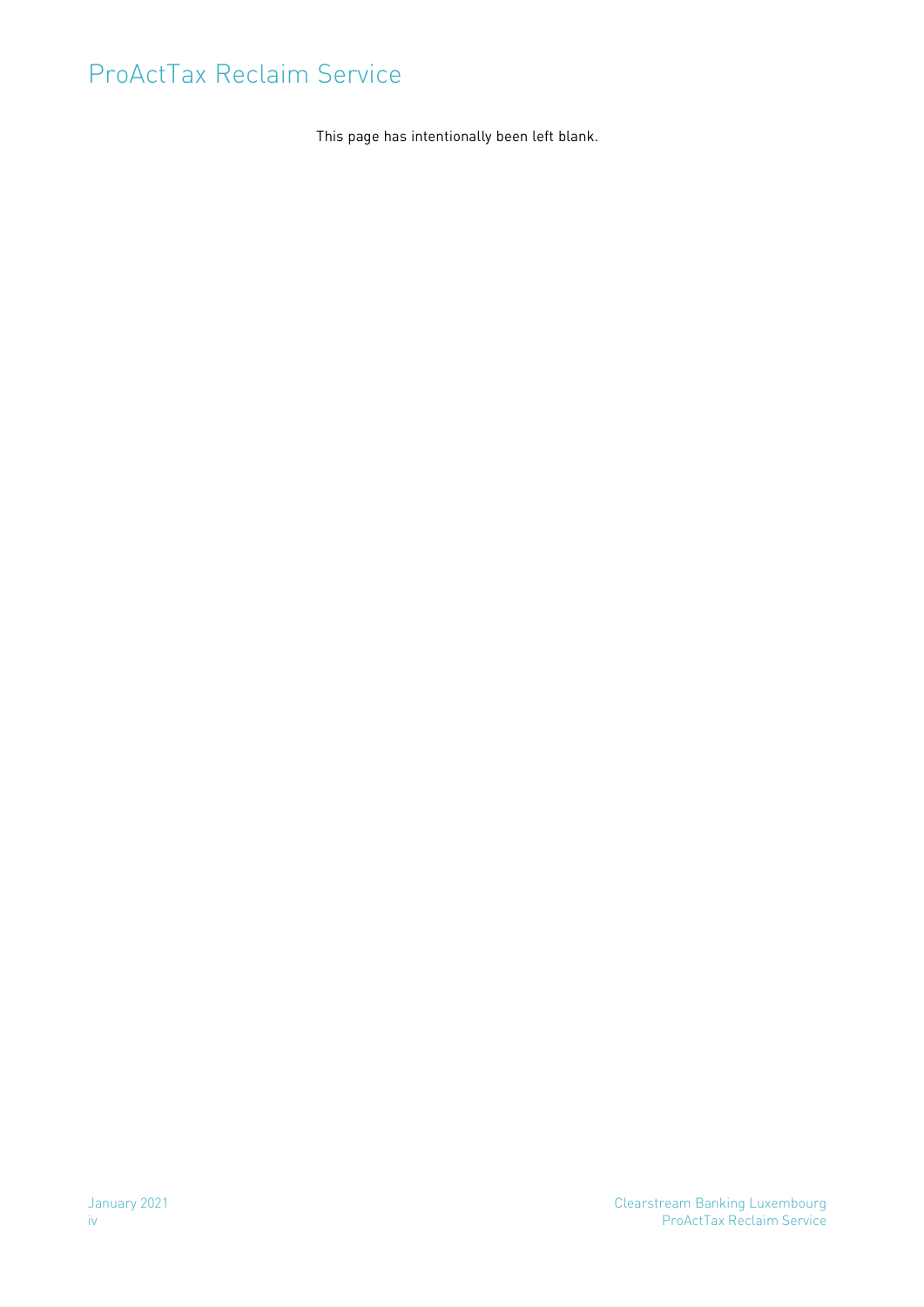## <span id="page-6-1"></span><span id="page-6-0"></span>**1. Introduction**

The ProActTax Reclaim Service (the "Service") is an enhanced proactive withholding tax reclaim service offered by both Clearstream Banking Luxembourg (CBL) and Clearstream Banking Frankfurt (CBF)1. The Service is governed by the General Terms & Conditions of the respective entities.

## <span id="page-6-2"></span>**Aim of the Service**

The normal procedure for Clearstream Banking customers to reclaim tax and obtain refunds of withholding tax requires them and the underlying beneficial owners to prepare the required reclaim forms and certifications and supply them to Clearstream Banking.

Under the Service, Clearstream Banking will prepare the required reclaim forms and certifications on behalf of the customer and the underlying beneficial owners and, once the customer has returned all required forms to Clearstream Banking in the originals - duly verified, signed and certified - submit them to the relevant tax authorities.

## <span id="page-6-3"></span>**Contact details**

For further information regarding the Service, please contact the Clearstream Banking Tax Help Desk on:

| Email:     | tax@clearstream.com |  |  |
|------------|---------------------|--|--|
| Telephone: | +352-243-32835      |  |  |
| Fax:       | +352-243-632835     |  |  |

<sup>1.</sup> CBL and CBF are referred to collectively as "Clearstream Banking".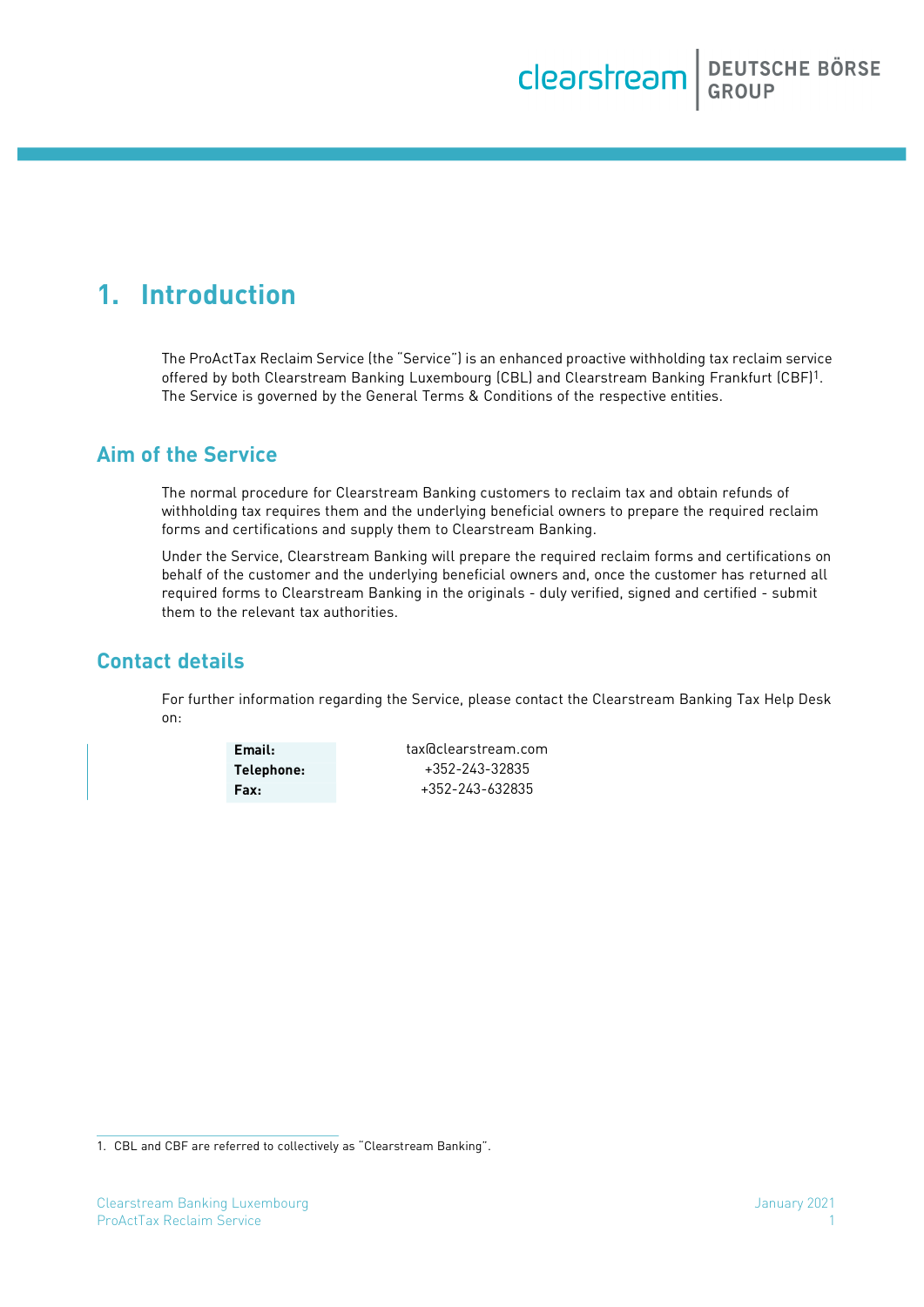## <span id="page-7-1"></span><span id="page-7-0"></span>**2. Definitions**

The terms defined below are for the ProActTax Reclaim Service and related forms and documentation. Any terms used in these documents not defined below have the meaning and effect of the terms defined by the General Terms and Conditions of CBL or CBF, as appropriate.

#### **Beneficial Owner**

An individual person or legal entity that is entitled to the beneficial interest in a security with rights to income and other rights as distinct from a nominee or legal owner, such as a custodian or intermediary holding securities on behalf of a Beneficial Owner. As the definition of Beneficial Owner may differ by jurisdiction, the definition applied will be that determined by the withholding tax relief procedure of the Reclaim Country.

#### **Country of residence**

The country in which the beneficial owner resides for tax purposes and under which the tax relief procedures will be applied.

#### **Customer Account**

The account number of the Clearstream Banking customer specified in the customer request for the service.

#### **Double Taxation Treaty (DTT)**

A bilateral agreement between two states for the purposes of applying national tax regulations between the two states in order to prevent double taxation.

#### **Entitled Holding**

The number of securities for which a tax reclaim form may be issued under the Service.

#### **Exemption**

Full relief from withholding tax.

#### **Reclaim Country**

The country of the tax authorities with which a reclaim of withholding tax is filed.

#### **Refund**

See Standard Refund.

#### **Relief at Source of Withholding Tax**

A reduced rate of withholding tax or a full exemption of withholding tax made at the time the income is received from the paying agent or issuer.

#### **Securities**

The category of securities within the scope of the Service and specified in the customer request for the service.

#### **Source Country**

The country of residence of the issuer of securities related to reclaimed withholding tax.

#### **Standard Refund**

Procedure for obtaining withholding tax relief by refunding the excess withholding tax after the securities income has been received by Clearstream Banking from the paying agent or issuer and credited to the customer's cash account as a payment net of withholding tax.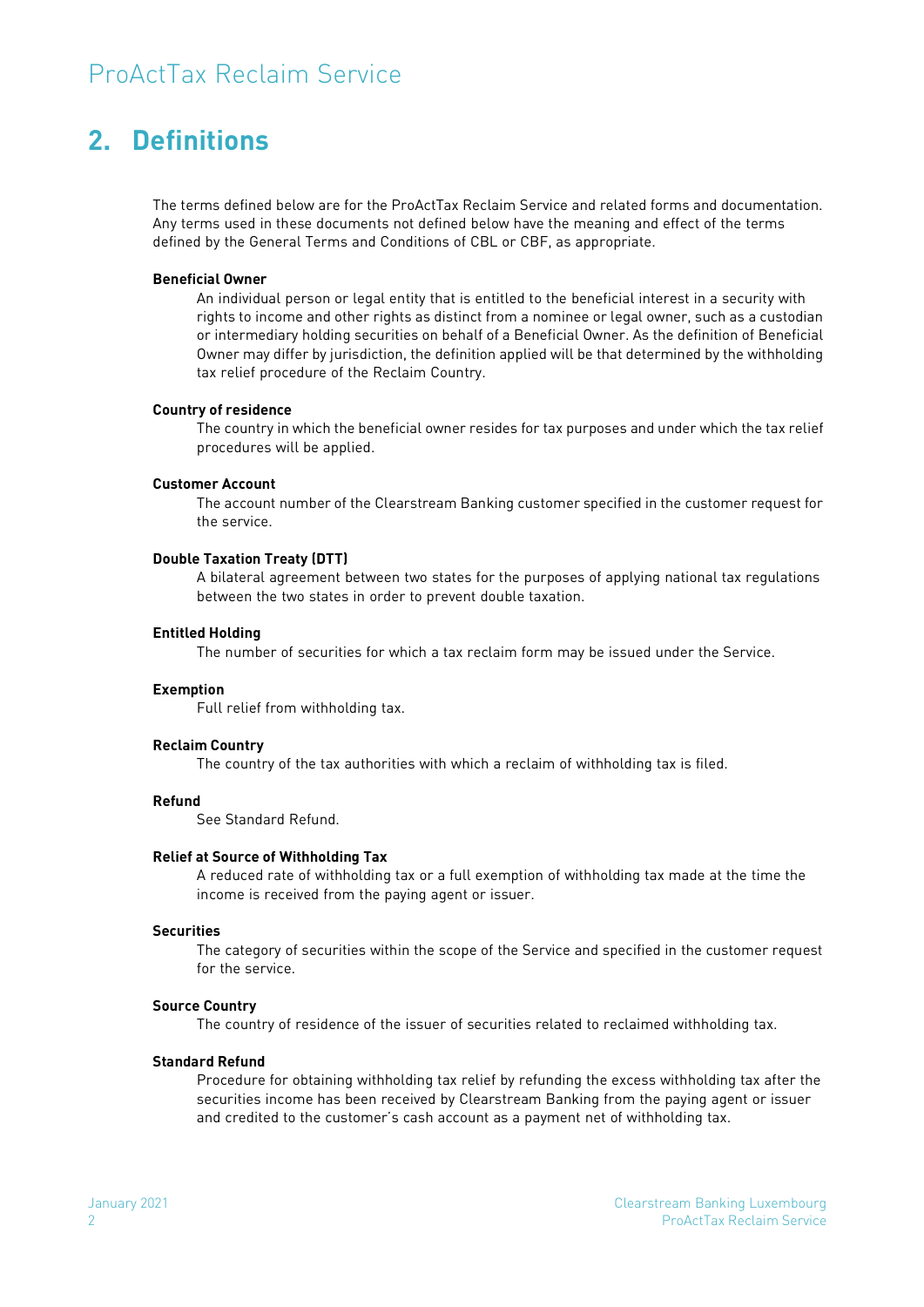#### **Tax Treaty Benefits**

A reduced rate of withholding tax provided for in the relevant DTT.

#### **Tax Treaty Country**

A country that has entered into a DTT relevant for the issuer and Beneficial Owner of a security.

#### **Withholding Tax Relief**

Reduced or exempted withholding tax eligibility associated under a DTT or the domestic tax law of the Source Country.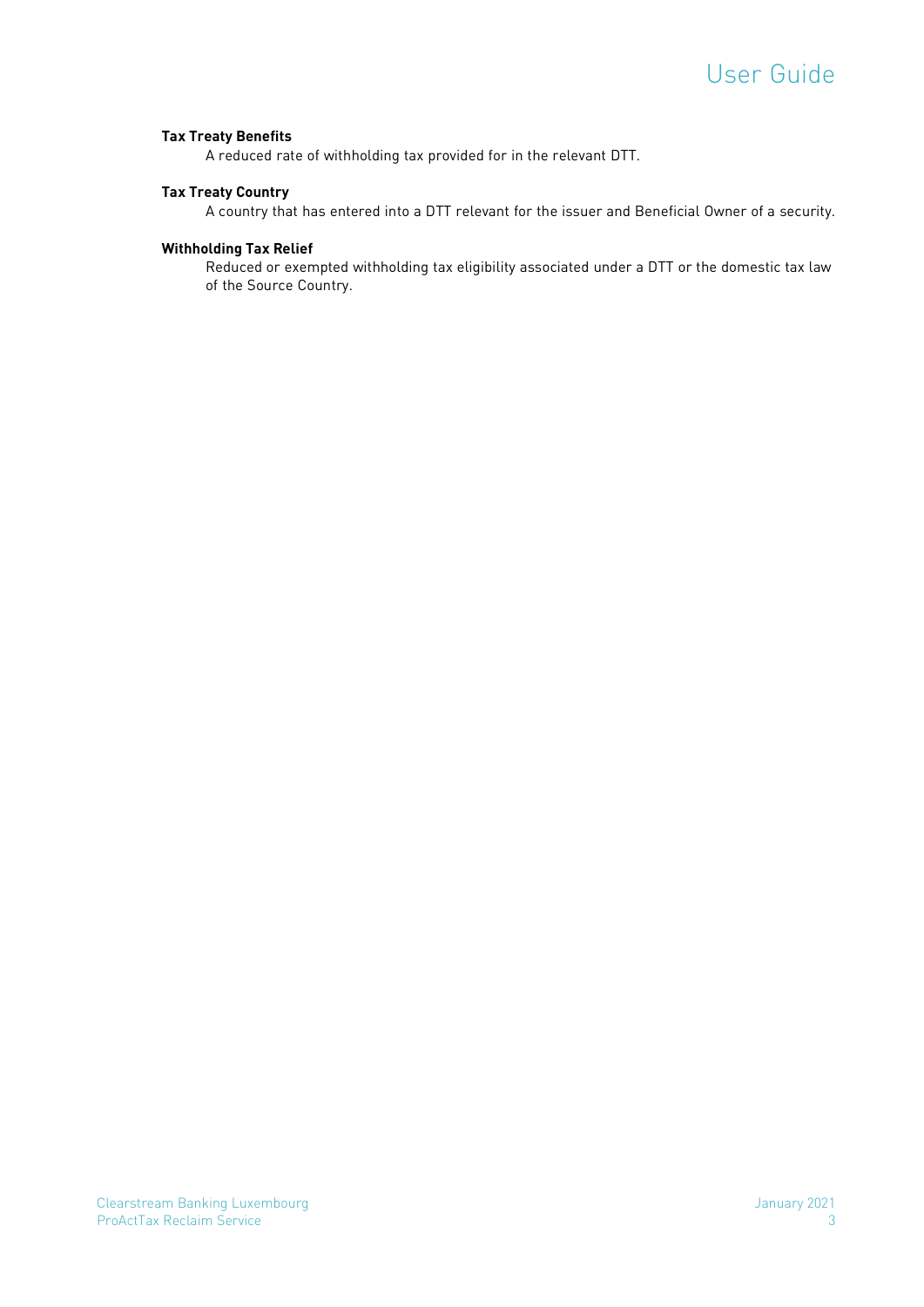## <span id="page-9-1"></span><span id="page-9-0"></span>**3. Scope**

### <span id="page-9-2"></span>**Beneficial owners - country of residence**

The ProActTax Reclaim Service is available to beneficial owners that are eligible to benefit from reduced rates of withholding tax on dividend and/or interest income by virtue of Double Taxation Treaties (DTTs) in respect of the following countries:

| <b>Source country</b> | Type of income        | <b>Source country</b> | <b>Type of income</b> |
|-----------------------|-----------------------|-----------------------|-----------------------|
| Belgium               | Dividend and interest | Luxembourg            | Dividend              |
| Bulgaria              | Dividend and interest | <b>Netherlands</b>    | Dividend              |
| Denmark               | Dividend              | Norway                | Dividend              |
| Estonia               | Dividend              | Portugal <sup>a</sup> | Dividend and interest |
| Finland               | Dividend              | Slovak Republic       | Dividend and interest |
| France                | Dividend              | Slovenia              | Dividend and interest |
| Ireland               | Dividend              | Sweden                | Dividend              |
| Italy                 | Dividend and interest | Switzerland           | Dividend and interest |
| Lithuania             | Dividend and interest |                       |                       |

a. For Interbolsa T2S-eligible securities migrated to CBF, the standard refund process is still being analysed. Information about availability will be provided at a later stage.

A Beneficial Owner may be the Clearstream Banking customer or a third party. Customers must provide details of the beneficial owners entitled to reclaim and their respective holdings via either a free-format message via Xact Web Portal, CreationOnline or SWIFT or an original letter to Clearstream Banking (see the process details and mailing address in ["4. ProActTax Reclaim Service process" on page 6](#page-11-1)).

### <span id="page-9-3"></span>**Reclaim procedure**

The procedure for reclaiming withholding tax via the Service is the standard procedure for the respective market.

Beneficial owners must meet all the eligibility criteria for the withholding tax procedure that applies in the source country. Therefore, when requesting the Service, the customer must verify that underlying beneficial owners meet these criteria and qualify for tax relief for the specified securities in the source country.

For further information, please refer to the Market Taxation Guides published by market on the Clearstream website at [www.clearstream.com.](http://www.clearstream.com/ci/dispatch/en/subcat/7PMHEU242MMIS)

### <span id="page-9-4"></span>**Terms and conditions**

The General Terms and Conditions of Clearstream Banking Luxembourg (CBL) and Clearstream Banking Frankfurt (CBF) will apply to this Service.

### <span id="page-9-5"></span>**Fees**

The fees for the ProActTax Reclaim Service are as published in the Clearstream Banking Fee Schedule.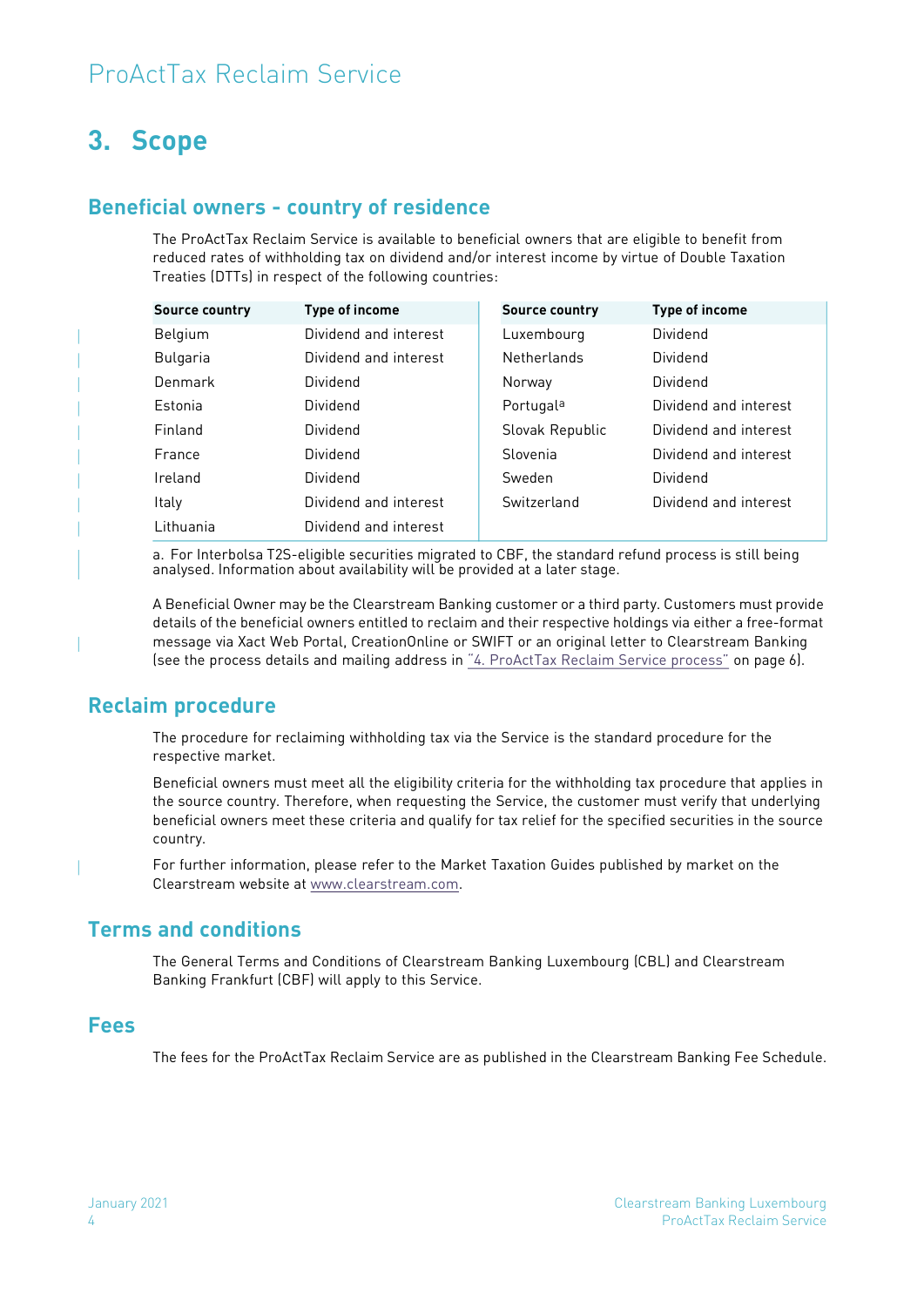

### <span id="page-10-0"></span>**Disclaimer**

Clearstream Banking reserves the right to modify the content of this User Guide without prior notice. However, Clearstream Banking will endeavour to notify customers promptly of any such changes. Clearstream Banking does not guarantee and shall not be responsible for any modifications to procedures by tax authorities that have an impact on the ProActTax Reclaim Service. In such cases, Clearstream Banking shall endeavour to update this User Guide promptly.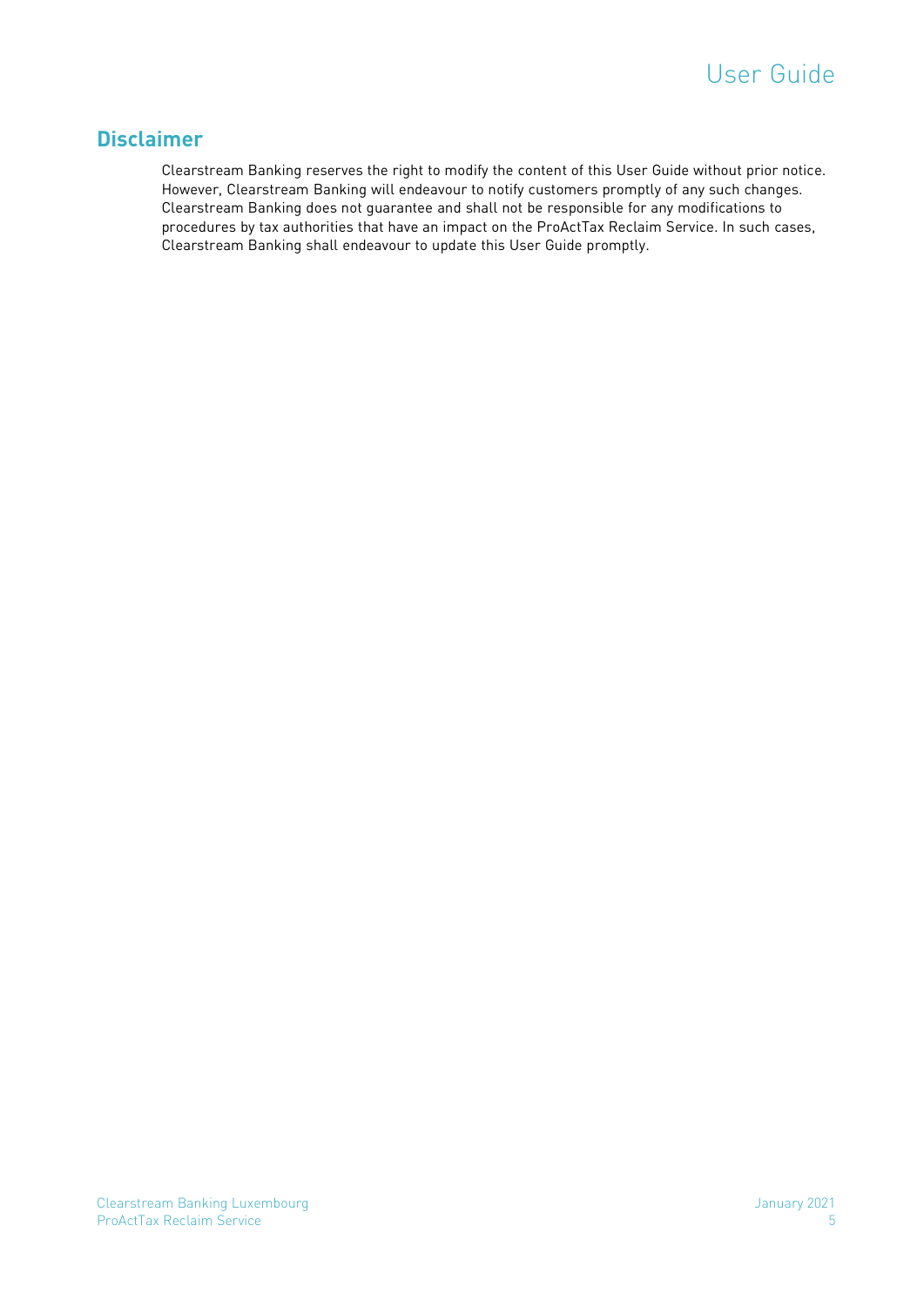## <span id="page-11-1"></span><span id="page-11-0"></span>**4. ProActTax Reclaim Service process**

The reclaim process involves the following steps:

- 1. Customer request for the Service;
- 2. Completion of the reclaim forms;
- 3. Customer agreement;
- 4. Final verification;
- 5. Submission of the reclaim application;
- 6. Payment of the refund.

### <span id="page-11-2"></span>**Step 1. Customer request for the Service**

To initiate the process, the customer requests the Service by sending either a free-format message via Xact Web Portal, CreationOnline or SWIFT or an original letter to Clearstream Banking at the following address:

Clearstream Operations Prague s.r.o. Attn: PTR - Tax Services Futurama Business Park Building B Sokolovska 662/136b CZ-18600 Prague 8 Czech Republic

The following information must be included in the communication for each reclaim application:

- The customer's account number with Clearstream Banking;
- The name and full address of the beneficial owner (clearly indicating the country of residence);
- The name and full address of the beneficial owner's legal representative, if any and if required;
- The name, contact details and address of the person in the customer's organisation to whom the reclaim form should be returned;
- The ISIN or Common Code of the relevant security;
- The payment date of the income that is the subject of the reclaim;
- The customer's total holding in the subject security on record date;
- The holding of each beneficial owner in the subject security;
- For Italian reclaims only: the date of deposit and date of withdrawal of the nominal value of the subject security with Clearstream Banking;
- The tax ID of the beneficial owner, if applicable;
- For French reclaims only: the beneficial owner type code (as listed in the Market Taxation Guide France, under Beneficial owner type codes) to identify the "Profession" of the beneficial owner.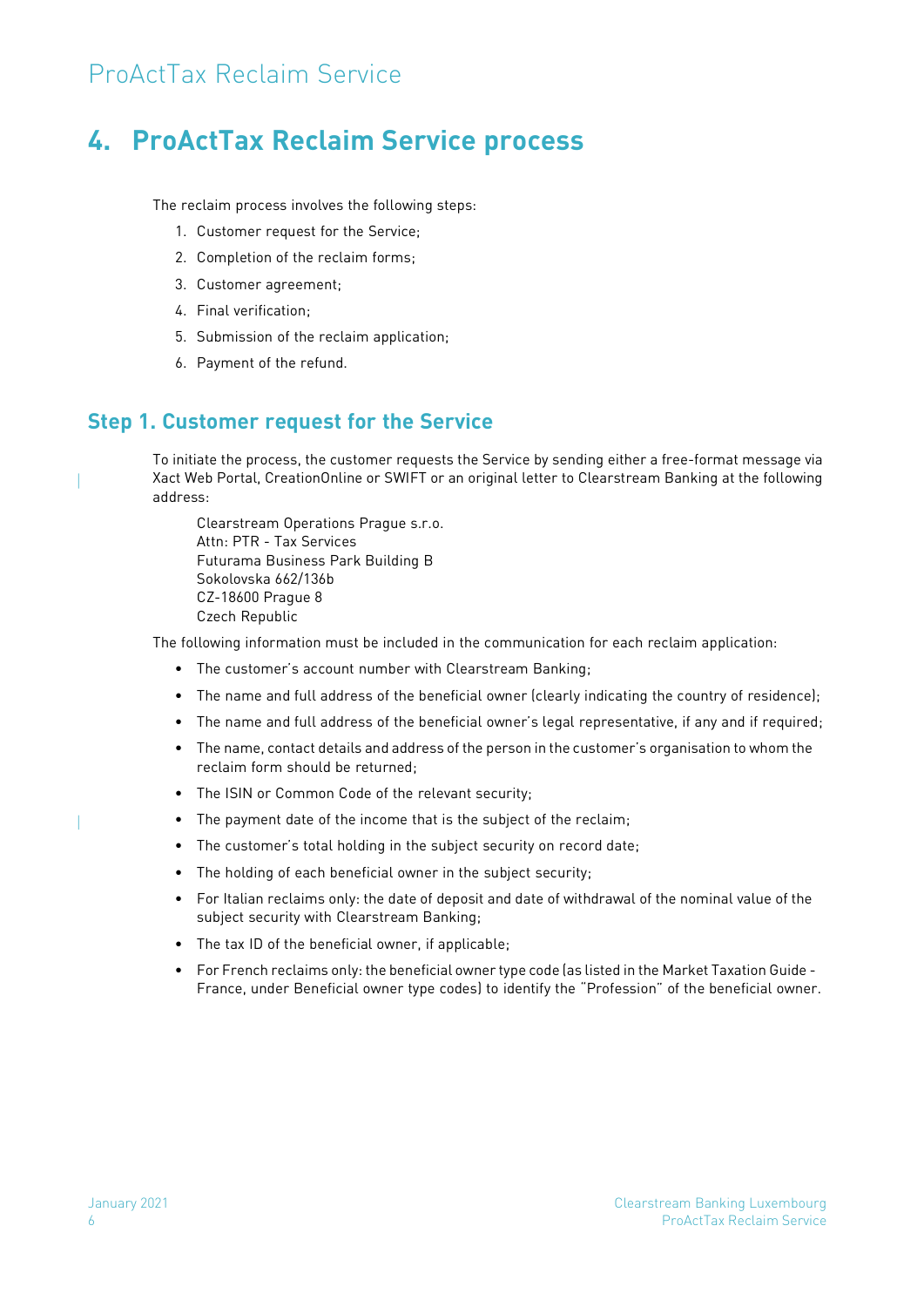## User Guide

### <span id="page-12-0"></span>**Step 2. Completion of the reclaim forms**

Upon receipt of the above information submitted in Step 1, Clearstream Banking produces the required draft sets of the reclaim forms and sends them to the customer for checking and confirmation that all details are correct.

The reclaim forms are addressed to the attention of the person identified in the original customer request.

### <span id="page-12-1"></span>**Step 3. Customer agreement**

The customer shall obtain agreement on the details included in the forms and ensure that all copies are signed by all relevant parties.

Upon receipt of the draft set of reclaim forms from Clearstream Banking, the customer ensures that:

- 1. All reclaim forms are signed by the final beneficial owner or its legal representative based on a Power of Attorney. Where the Clearstream Banking customer is also the final beneficial owner, the customer signs the forms as the beneficial owner.
- 2. The beneficial owner submits all reclaim forms to its local fiscal authorities for each to be signed and stamped to certify the beneficial owner's country of residence.
- 3. Upon return of the certified reclaim forms from its local fiscal authorities, the beneficial owner forwards them to the Clearstream Banking customer.
- 4. Upon receipt of the certified reclaim forms from the beneficial owner, the customer checks all the data and fills in the remaining parts, if required.
- 5. The customer returns the reclaim forms, in the originals, to Clearstream Banking's Tax Department at the address stated in Step 1 above.
- **Note:** Customers must warrant the completeness and accuracy of the information they supply to Clearstream Banking. Clearstream Banking is under no obligation to carry out any investigation in respect of such information.

### <span id="page-12-2"></span>**Step 4. Final verification**

Upon receipt of the original certified reclaim forms, Clearstream Banking:

- 1. Verifies that the forms fulfil all the necessary requirements;
- 2. Stamps and signs each of the forms as the custodian, if required;
- 3. Sends the forms to the Clearstream Banking dedicated party: depository, tax representative or local authorities for review.

### <span id="page-12-3"></span>**Step 5. Submission of the reclaim**

Upon receipt of the original certified reclaim forms from Clearstream Banking, the depository, tax representative or local authorities initiates the reclaim process with the local fiscal authorities.

### <span id="page-12-4"></span>**Step 6. Payment of the refund**

After the relevant upstream party has paid the amount reclaimed to the depository, the refund will be credited to the Clearstream Banking account specified in the customer's original request.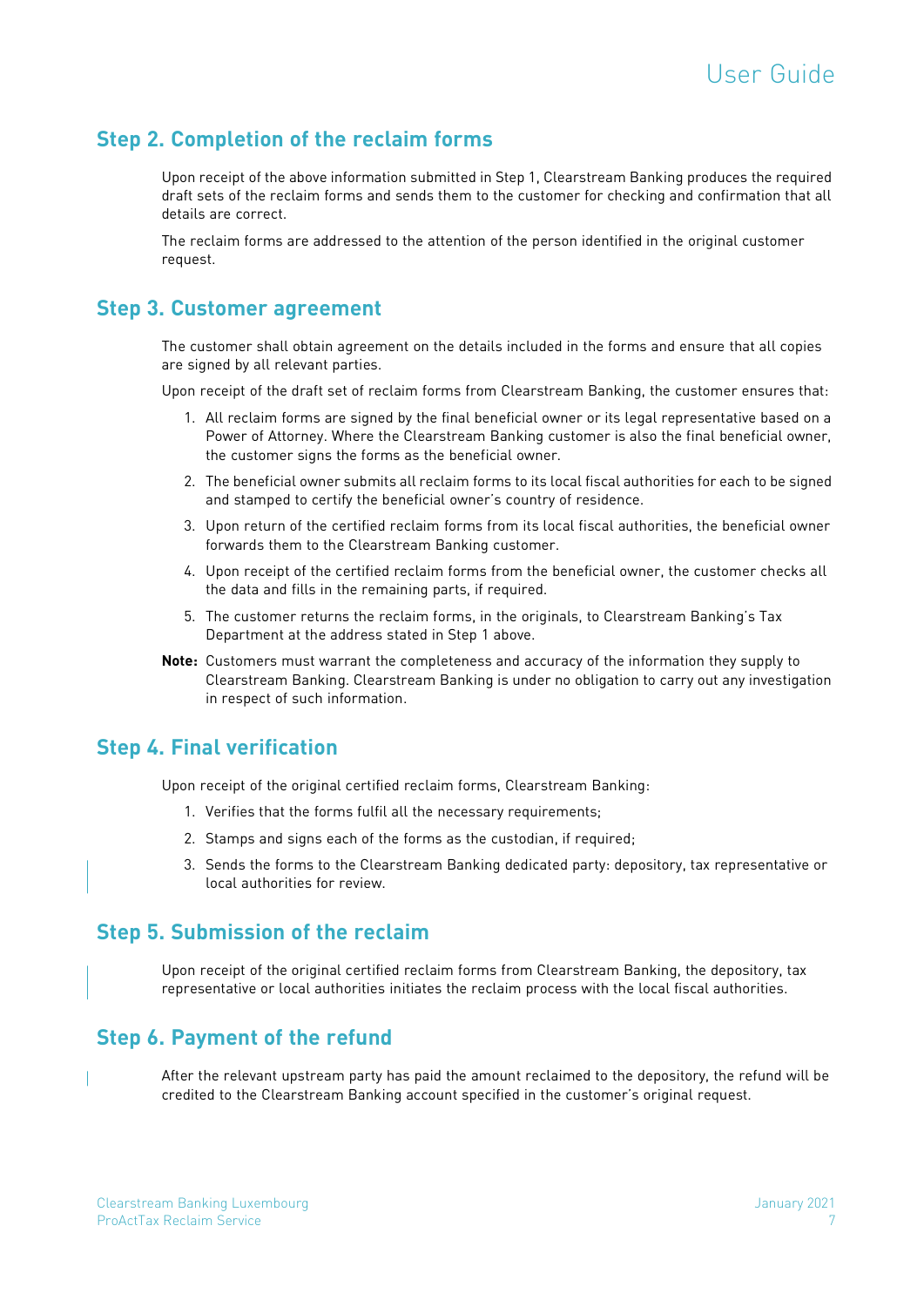This page has intentionally been left blank.